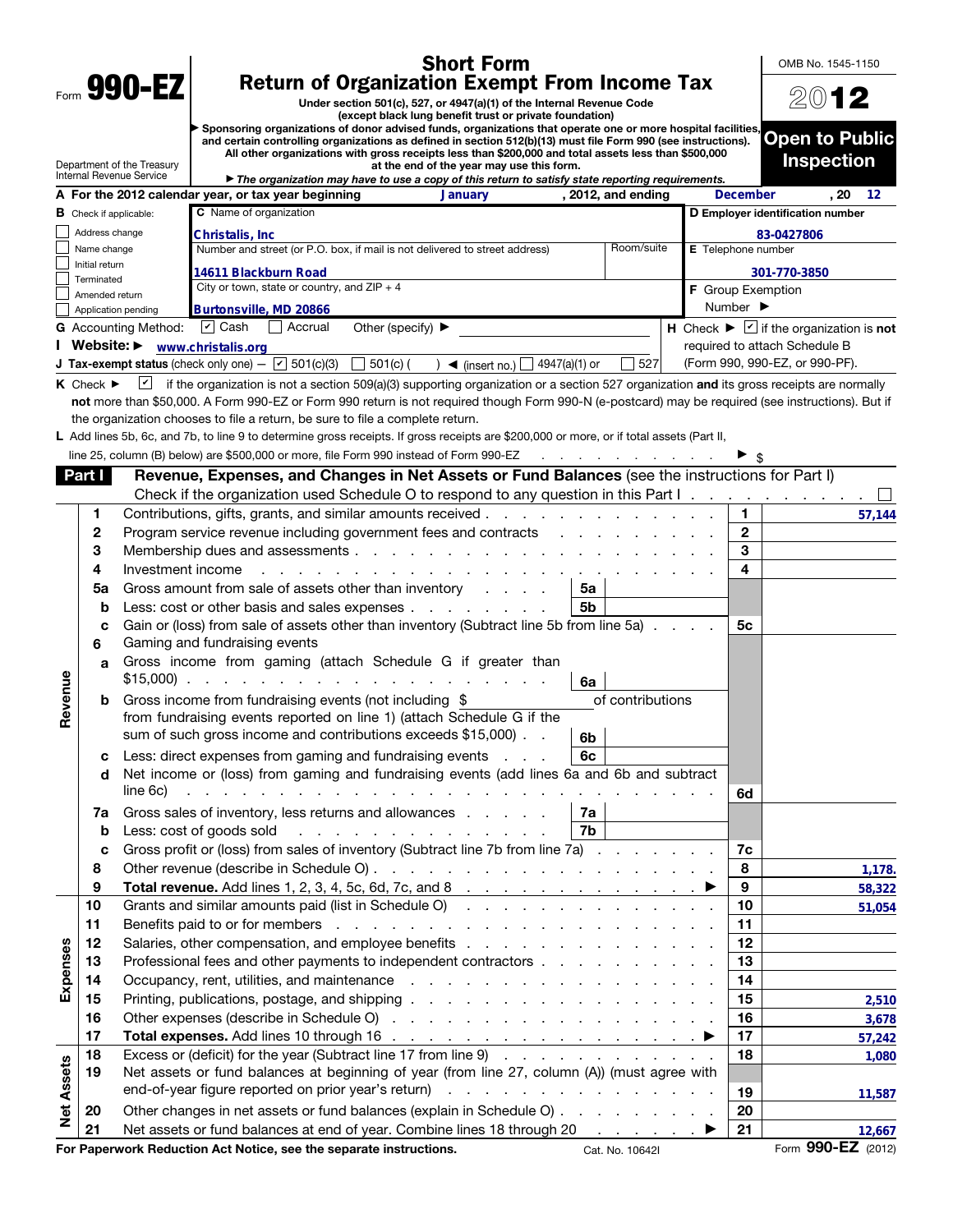|                | Form 990-EZ (2012)                                                                                                                                                                                                                                                                                |                                                               |                                                                   |                                                                                                  |             | Page 2                                               |
|----------------|---------------------------------------------------------------------------------------------------------------------------------------------------------------------------------------------------------------------------------------------------------------------------------------------------|---------------------------------------------------------------|-------------------------------------------------------------------|--------------------------------------------------------------------------------------------------|-------------|------------------------------------------------------|
| Part II        | <b>Balance Sheets</b> (see the instructions for Part II)                                                                                                                                                                                                                                          |                                                               |                                                                   |                                                                                                  |             |                                                      |
|                | Check if the organization used Schedule O to respond to any question in this Part II                                                                                                                                                                                                              |                                                               |                                                                   |                                                                                                  |             |                                                      |
|                |                                                                                                                                                                                                                                                                                                   |                                                               |                                                                   | (A) Beginning of year                                                                            |             | (B) End of year                                      |
| 22             | Cash, savings, and investments                                                                                                                                                                                                                                                                    |                                                               |                                                                   | 11,587 22                                                                                        |             | 12,667                                               |
| 23             | Land and buildings. $\ldots$                                                                                                                                                                                                                                                                      |                                                               |                                                                   |                                                                                                  | 23          |                                                      |
| 24             | Other assets (describe in Schedule O)                                                                                                                                                                                                                                                             |                                                               |                                                                   |                                                                                                  | 24          |                                                      |
| 25             | Total assets                                                                                                                                                                                                                                                                                      |                                                               |                                                                   | 11,587 25                                                                                        |             | 12,667                                               |
| 26             | Total liabilities (describe in Schedule O)                                                                                                                                                                                                                                                        | and a straight and                                            |                                                                   |                                                                                                  | 0 26        | 0                                                    |
| 27             | Net assets or fund balances (line 27 of column (B) must agree with line 21)                                                                                                                                                                                                                       |                                                               |                                                                   | 11.587                                                                                           | 27          | 12,667                                               |
| Part III       | Statement of Program Service Accomplishments (see the instructions for Part III)                                                                                                                                                                                                                  |                                                               |                                                                   |                                                                                                  |             | <b>Expenses</b>                                      |
|                | Check if the organization used Schedule O to respond to any question in this Part III                                                                                                                                                                                                             |                                                               |                                                                   | . . <u>v</u>                                                                                     |             | (Required for section                                |
|                | What is the organization's primary exempt purpose?                                                                                                                                                                                                                                                | See attachment - Schedule O                                   |                                                                   |                                                                                                  |             | 501(c)(3) and 501(c)(4)<br>organizations and section |
|                | Describe the organization's program service accomplishments for each of its three largest program services,<br>as measured by expenses. In a clear and concise manner, describe the services provided, the number of<br>persons benefited, and other relevant information for each program title. |                                                               |                                                                   |                                                                                                  |             | 4947(a)(1) trusts; optional<br>for others.)          |
| 28             |                                                                                                                                                                                                                                                                                                   |                                                               |                                                                   |                                                                                                  |             |                                                      |
|                | Please see schedule O                                                                                                                                                                                                                                                                             |                                                               |                                                                   |                                                                                                  |             |                                                      |
|                | (Grants \$                                                                                                                                                                                                                                                                                        | ) If this amount includes foreign grants, check here          |                                                                   |                                                                                                  | 28a         | 47,554                                               |
| 29             |                                                                                                                                                                                                                                                                                                   |                                                               |                                                                   |                                                                                                  |             |                                                      |
|                |                                                                                                                                                                                                                                                                                                   |                                                               |                                                                   |                                                                                                  |             |                                                      |
| 30             | (Grants \$                                                                                                                                                                                                                                                                                        | ) If this amount includes foreign grants, check here          |                                                                   |                                                                                                  | 29a         | 3.500                                                |
|                |                                                                                                                                                                                                                                                                                                   |                                                               |                                                                   |                                                                                                  |             |                                                      |
|                | (Grants \$                                                                                                                                                                                                                                                                                        | ) If this amount includes foreign grants, check here $\ldots$ |                                                                   |                                                                                                  | <b>30a</b>  |                                                      |
|                | 31 Other program services (describe in Schedule O)                                                                                                                                                                                                                                                |                                                               | .                                                                 |                                                                                                  |             |                                                      |
|                | (Grants \$                                                                                                                                                                                                                                                                                        | ) If this amount includes foreign grants, check here          |                                                                   |                                                                                                  | 31a         | 0                                                    |
|                | 32 Total program service expenses (add lines 28a through 31a)                                                                                                                                                                                                                                     |                                                               |                                                                   |                                                                                                  | 32          | 51,054                                               |
| <b>Part IV</b> | List of Officers, Directors, Trustees, and Key Employees List each one even if not compensated (see the instructions for Part IV)                                                                                                                                                                 |                                                               |                                                                   |                                                                                                  |             |                                                      |
|                | Check if the organization used Schedule O to respond to any question in this Part IV                                                                                                                                                                                                              |                                                               |                                                                   |                                                                                                  |             |                                                      |
|                |                                                                                                                                                                                                                                                                                                   | (b) Average                                                   | (c) Reportable                                                    | (d) Health benefits,                                                                             |             |                                                      |
|                | (a) Name and title                                                                                                                                                                                                                                                                                | hours per week<br>devoted to position                         | compensation<br>(Forms W-2/1099-MISC)<br>(if not paid, enter -0-) | contributions to employee (e) Estimated amount of<br>benefit plans, and<br>deferred compensation |             | other compensation                                   |
|                | <b>Shalini David, Founder &amp; CEO</b>                                                                                                                                                                                                                                                           |                                                               |                                                                   |                                                                                                  |             |                                                      |
|                |                                                                                                                                                                                                                                                                                                   | 20                                                            | 0                                                                 |                                                                                                  | 0           | 0                                                    |
|                | <b>Elizabeth David, Founder</b>                                                                                                                                                                                                                                                                   | 5                                                             | 0                                                                 |                                                                                                  | 0           | 0                                                    |
|                | Evon David, Co-Founder                                                                                                                                                                                                                                                                            |                                                               |                                                                   |                                                                                                  |             |                                                      |
|                |                                                                                                                                                                                                                                                                                                   | 40                                                            | 0                                                                 |                                                                                                  | 0           | 0                                                    |
|                | Selwyn T. David, Treasurer                                                                                                                                                                                                                                                                        |                                                               |                                                                   |                                                                                                  |             |                                                      |
|                |                                                                                                                                                                                                                                                                                                   | 5                                                             | 0                                                                 |                                                                                                  | 0           | 0                                                    |
|                | Ron Watts, Board Member                                                                                                                                                                                                                                                                           |                                                               | 0                                                                 |                                                                                                  | 0           | 0                                                    |
|                | <b>Thomas Wessell</b>                                                                                                                                                                                                                                                                             |                                                               |                                                                   |                                                                                                  |             |                                                      |
|                |                                                                                                                                                                                                                                                                                                   |                                                               | 0                                                                 |                                                                                                  | 0           | 0                                                    |
|                | <b>Snehal Pulivarti</b>                                                                                                                                                                                                                                                                           |                                                               |                                                                   |                                                                                                  |             |                                                      |
|                | <b>John Stanley</b>                                                                                                                                                                                                                                                                               |                                                               | 0                                                                 |                                                                                                  | 0           | 0                                                    |
|                |                                                                                                                                                                                                                                                                                                   |                                                               | 0                                                                 |                                                                                                  | 0           | 0                                                    |
|                | <b>Samantha Samuel</b>                                                                                                                                                                                                                                                                            |                                                               | 0                                                                 |                                                                                                  | $\mathbf 0$ | 0                                                    |
|                |                                                                                                                                                                                                                                                                                                   |                                                               |                                                                   |                                                                                                  |             |                                                      |
|                |                                                                                                                                                                                                                                                                                                   |                                                               |                                                                   |                                                                                                  |             |                                                      |
|                |                                                                                                                                                                                                                                                                                                   |                                                               |                                                                   |                                                                                                  |             |                                                      |
|                |                                                                                                                                                                                                                                                                                                   |                                                               |                                                                   |                                                                                                  |             |                                                      |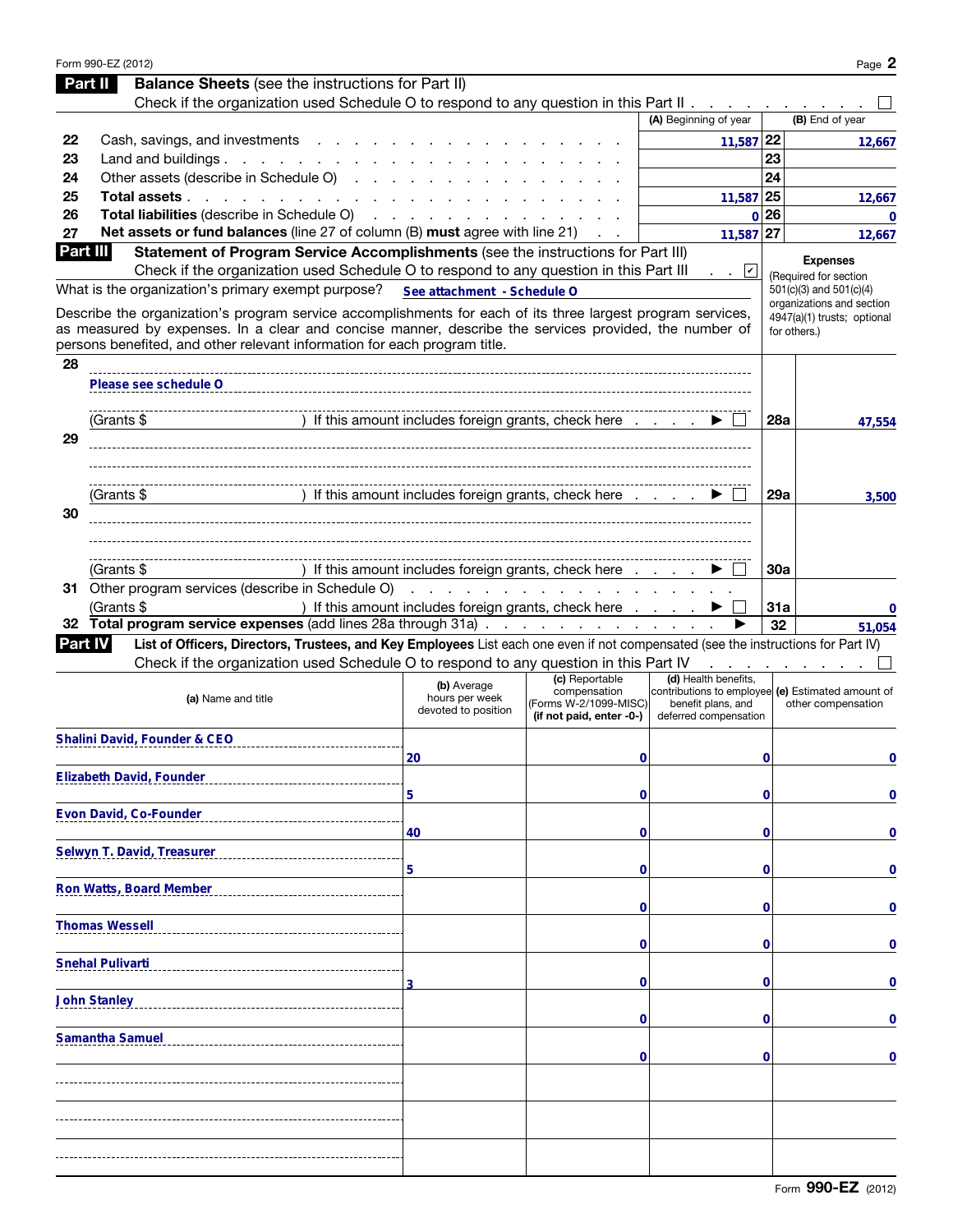|                          | Form 990-EZ (2012)                                                                                                                                                                                                                                                                                                                                                                                                                                                                                                                          |                        |            | Page 3             |
|--------------------------|---------------------------------------------------------------------------------------------------------------------------------------------------------------------------------------------------------------------------------------------------------------------------------------------------------------------------------------------------------------------------------------------------------------------------------------------------------------------------------------------------------------------------------------------|------------------------|------------|--------------------|
| Part V                   | Other Information (Note the Schedule A and personal benefit contract statement requirements in the<br>instructions for Part V) Check if the organization used Schedule O to respond to any question in this Part V                                                                                                                                                                                                                                                                                                                          |                        |            |                    |
| 33                       | Did the organization engage in any significant activity not previously reported to the IRS? If "Yes," provide a                                                                                                                                                                                                                                                                                                                                                                                                                             | 33                     | <b>Yes</b> | No<br>V            |
| 34                       | Were any significant changes made to the organizing or governing documents? If "Yes," attach a conformed<br>copy of the amended documents if they reflect a change to the organization's name. Otherwise, explain the<br>change on Schedule O (see instructions)                                                                                                                                                                                                                                                                            | 34                     |            | V                  |
| 35a                      | Did the organization have unrelated business gross income of \$1,000 or more during the year from business<br>activities (such as those reported on lines 2, 6a, and 7a, among others)?                                                                                                                                                                                                                                                                                                                                                     | 35a                    |            | V                  |
| b<br>C                   | If "Yes," to line 35a, has the organization filed a Form 990-T for the year? If "No," provide an explanation in Schedule O<br>Was the organization a section 501(c)(4), 501(c)(5), or 501(c)(6) organization subject to section 6033(e) notice,<br>reporting, and proxy tax requirements during the year? If "Yes," complete Schedule C, Part III                                                                                                                                                                                           | 35b<br>35 <sub>c</sub> |            | $\checkmark$<br>V  |
| 36                       | Did the organization undergo a liquidation, dissolution, termination, or significant disposition of net assets<br>during the year? If "Yes," complete applicable parts of Schedule N<br>and a strain and a strain and                                                                                                                                                                                                                                                                                                                       | 36                     |            | V                  |
| 37a<br>b                 | Enter amount of political expenditures, direct or indirect, as described in the instructions $\blacktriangleright$   37a                                                                                                                                                                                                                                                                                                                                                                                                                    | 37b                    |            | V                  |
| 38a                      | Did the organization borrow from, or make any loans to, any officer, director, trustee, or key employee or were<br>any such loans made in a prior year and still outstanding at the end of the tax year covered by this return?                                                                                                                                                                                                                                                                                                             | 38a                    |            | V                  |
| b<br>39<br>а<br>b<br>40a | If "Yes," complete Schedule L, Part II and enter the total amount involved<br>38 <sub>b</sub><br><b>Contractor</b><br>Section 501(c)(7) organizations. Enter:<br>Initiation fees and capital contributions included on line 9<br>39a<br>Gross receipts, included on line 9, for public use of club facilities exercises and contact the Gross receipts, included on line 9, for public use of club facilities<br>39 <sub>b</sub><br>Section 501(c)(3) organizations. Enter amount of tax imposed on the organization during the year under: |                        |            |                    |
| b                        | section 4911 ▶<br>; section $4912 \blacktriangleright$<br>$\Rightarrow$ ; section 4955<br>Section 501(c)(3) and 501(c)(4) organizations. Did the organization engage in any section 4958 excess benefit<br>transaction during the year, or did it engage in an excess benefit transaction in a prior year that has not been<br>reported on any of its prior Forms 990 or 990-EZ? If "Yes," complete Schedule L, Part I.                                                                                                                     | 40b                    |            | V                  |
| d                        | Section $501(c)(3)$ and $501(c)(4)$ organizations. Enter amount of tax imposed on<br>organization managers or disqualified persons during the year under sections 4912,<br>Section 501(c)(3) and 501(c)(4) organizations. Enter amount of tax on line 40c<br>reimbursed by the organization results in the state of the organization results in the state of the state of the state of the state of the state of the state of the state of the state of the state of the state of the state                                                 |                        |            |                    |
| е                        | All organizations. At any time during the tax year, was the organization a party to a prohibited tax shelter                                                                                                                                                                                                                                                                                                                                                                                                                                | 40e                    |            |                    |
| 41<br>42a                | List the states with which a copy of this return is filed $\triangleright$ MD<br>The organization's books are in care of ▶ Selwyn T. David<br>Telephone no. ▶<br>Located at ▶ 11105 Scaggsville Road, Laurel, MD<br>$ZIP + 4$                                                                                                                                                                                                                                                                                                               | 301 792 8263           | 20723      |                    |
|                          | a financial account in a foreign country (such as a bank account, securities account, or other financial account)?                                                                                                                                                                                                                                                                                                                                                                                                                          | 42b                    |            | Yes   No<br>V      |
|                          | If "Yes," enter the name of the foreign country: ▶<br>See the instructions for exceptions and filing requirements for Form TD F 90-22.1, Report of Foreign Bank<br>and Financial Accounts.                                                                                                                                                                                                                                                                                                                                                  |                        |            |                    |
|                          | At any time during the calendar year, did the organization maintain an office outside the U.S.?<br>If "Yes," enter the name of the foreign country: ▶<br>Kasese, Uganda                                                                                                                                                                                                                                                                                                                                                                     | 42c                    | V          |                    |
| 43                       | Section 4947(a)(1) nonexempt charitable trusts filing Form 990-EZ in lieu of Form 1041-Check here<br>43                                                                                                                                                                                                                                                                                                                                                                                                                                     |                        |            | $\sqrt{ }$<br>none |
| 44a                      | Did the organization maintain any donor advised funds during the year? If "Yes," Form 990 must be                                                                                                                                                                                                                                                                                                                                                                                                                                           | 44a                    | Yes        | No<br>V            |
|                          | Did the organization operate one or more hospital facilities during the year? If "Yes," Form 990 must be<br>completed instead of Form 990-EZ                                                                                                                                                                                                                                                                                                                                                                                                | 44b                    |            | V                  |
| c<br>d                   | Did the organization receive any payments for indoor tanning services during the year?<br>If "Yes" to line 44c, has the organization filed a Form 720 to report these payments? If "No," provide an<br>explanation in Schedule O<br>والمتعاون والمتعاون والمتعاون والمتعاونة والمتعاونة والمتعاونة والمتعاونة والمتعاونة والمتعاونة                                                                                                                                                                                                         | 44c<br>44d             |            | V<br>V             |
| 45а                      | Did the organization have a controlled entity within the meaning of section 512(b)(13)?                                                                                                                                                                                                                                                                                                                                                                                                                                                     | 45a                    |            | $\checkmark$       |
| 45b                      | Did the organization receive any payment from or engage in any transaction with a controlled entity within the<br>meaning of section 512(b)(13)? If "Yes," Form 990 and Schedule R may need to be completed instead of<br>Form 990-EZ (see instructions) $\ldots$ $\ldots$ $\ldots$ $\ldots$ $\ldots$ $\ldots$ $\ldots$ $\ldots$ $\ldots$ $\ldots$ $\ldots$                                                                                                                                                                                 | 45b                    |            |                    |